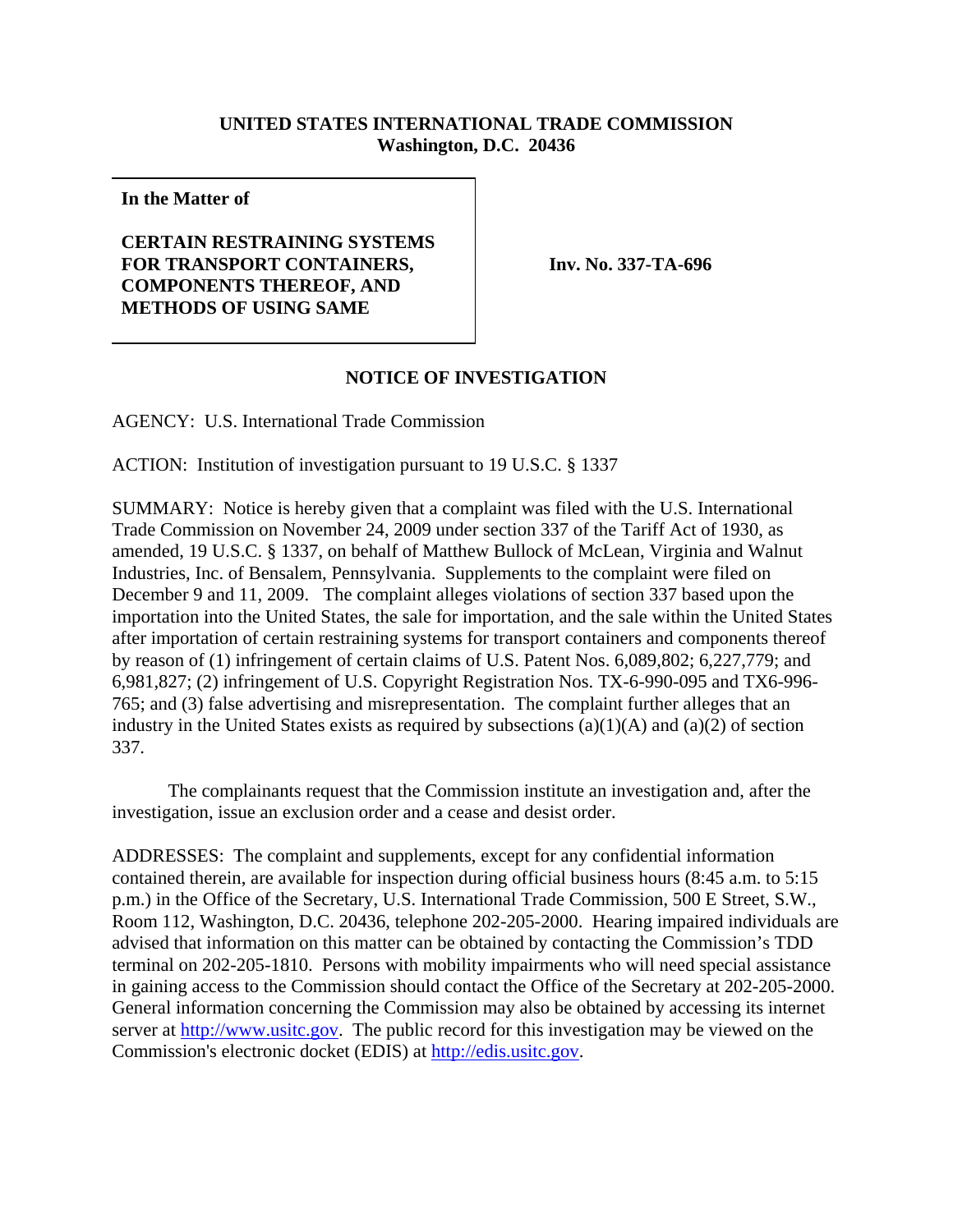FOR FURTHER INFORMATION CONTACT: Kecia J. Reynolds, Esq., Office of Unfair Import Investigations, U.S. International Trade Commission, telephone (202) 205-2580.

AUTHORITY: The authority for institution of this investigation is contained in section 337 of the Tariff Act of 1930, as amended, and in section 210.10 of the Commission's Rules of Practice and Procedure, 19 C.F.R. § 210.10 (2009).

SCOPE OF INVESTIGATION: Having considered the complaint, the U.S. International Trade Commission, on December 22, 2009, ORDERED THAT –

(1) Pursuant to subsection (b) of section 337 of the Tariff Act of 1930, as amended, an investigation be instituted to determine:

(a) whether there is a violation of subsection  $(a)(1)(B)$  of section 337 in the importation into the United States, the sale for importation, or the sale within the United States after importation of certain restraining systems for transport containers or components thereof that infringe one or more of claims 1, 15, 16, and 22 of U.S. Patent No. 6,089,802; claims 1 and 7 of U.S. Patent No. 6,227,779; and claims 1, 5, 7, and 12 of U.S. Patent No. 6,981,827, and whether an industry in the United States exists as required by subsection (a)(2) of section 337;

(b) whether there is a violation of subsection  $(a)(1)(B)$  of section 337 in the importation into the United States, the sale for importation, or the sale within the United States after importation of certain restraining systems for transport containers or components thereof by reason of infringement of U.S. Copyright Registration No. TX-6-990-095 or U.S. Copyright Registration No. TX-6-996-765, and whether an industry in the United States exists as required by subsection (a)(2) of section 337; and

(c) whether there is a violation of subsection  $(a)(1)(A)$  of section 337 in the importation into the United States, the sale for importation, or the sale within the United States after importation of certain restraining systems for transport containers or components thereof by reason of false advertising and misrepresentation, the threat or effect of which is to destroy or substantially injure an industry in the United States.

(2) For the purpose of the investigation so instituted, the following are hereby named as parties upon which this notice of investigation shall be served:

(a) The complainants are:

Matthew Bullock 6314 Georgetown Pike McLean, VA 22101